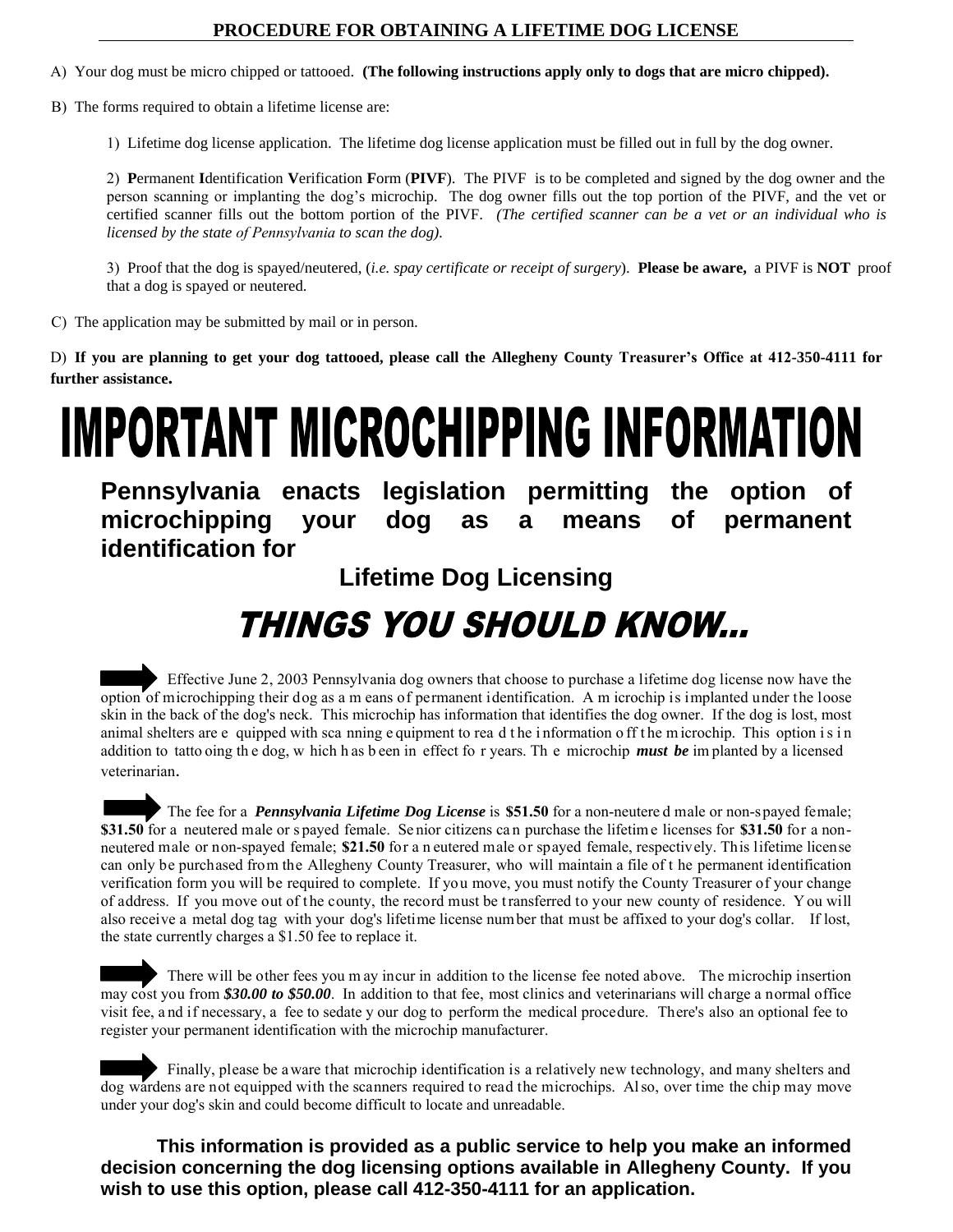#### **MAIL DIRECTLY TO: JOHN K. WEINSTEIN-ALLEGHENY COUNTY TREASURER Room 109-Courthouse 436 Grant Street Pittsburgh, PA 15219**

## **LIFETIME DOG LICENSE APPLICATION** Year of licensure

**A Permanent Identification Verification Form must be completed before the license will be issued.** 

| DOG OWNER'S NAME<br>PHONE NO.                                                                                                                                                                                                                       |                                             |                          |                                              | <b>OWNER'S BIRTH DATE</b>                        |     |                   |               |  |  |  |
|-----------------------------------------------------------------------------------------------------------------------------------------------------------------------------------------------------------------------------------------------------|---------------------------------------------|--------------------------|----------------------------------------------|--------------------------------------------------|-----|-------------------|---------------|--|--|--|
|                                                                                                                                                                                                                                                     |                                             |                          |                                              |                                                  | MO. | DAY.              | YR.           |  |  |  |
| STREET OR R.D. NO.                                                                                                                                                                                                                                  |                                             |                          | <b>TOWNSHIP/BOROUGH</b>                      |                                                  |     |                   |               |  |  |  |
|                                                                                                                                                                                                                                                     |                                             |                          |                                              |                                                  |     |                   |               |  |  |  |
| <b>CITY</b>                                                                                                                                                                                                                                         |                                             |                          | <b>STATE</b>                                 |                                                  |     | <b>ZIP CODE</b>   |               |  |  |  |
|                                                                                                                                                                                                                                                     |                                             |                          |                                              | <b>PA</b>                                        |     |                   |               |  |  |  |
| <b>DATE</b>                                                                                                                                                                                                                                         | <b>BREED</b>                                |                          |                                              | <b>DOG'S AGE</b>                                 |     | <b>DOG'S NAME</b> |               |  |  |  |
|                                                                                                                                                                                                                                                     |                                             |                          |                                              |                                                  |     |                   |               |  |  |  |
| <b>REGULAR LIFETIME LICENSE</b>                                                                                                                                                                                                                     |                                             |                          | PERSON WITH DISABILITY OR SENIOR CITIZEN FEE |                                                  |     |                   |               |  |  |  |
| <b>NEUTERED</b><br><b>SPAYED</b>                                                                                                                                                                                                                    |                                             |                          | <b>NEUTERED</b><br><b>SPAYED</b>             |                                                  |     |                   |               |  |  |  |
| <b>MALE</b><br>\$51.50                                                                                                                                                                                                                              | <b>MALE</b><br>FEMALE<br>\$31.50<br>\$51.50 | <b>FEMALE</b><br>\$31.50 | MALE                                         | MALE                                             |     | FEMALE            | <b>FEMALE</b> |  |  |  |
|                                                                                                                                                                                                                                                     |                                             |                          | \$31.50                                      | \$21.50                                          |     | \$31.50           | \$21.50       |  |  |  |
| ABOVE PRICE INCLUDES SERVICE FEE ALLOWED BY                                                                                                                                                                                                         |                                             |                          |                                              |                                                  |     |                   |               |  |  |  |
| LAW.                                                                                                                                                                                                                                                |                                             |                          |                                              | ABOVE PRICE INCLUDES SERVICE FEE ALLOWED BY LAW. |     |                   |               |  |  |  |
| <b>COLOR</b>                                                                                                                                                                                                                                        | <b>SPOTTED</b><br><b>WHITE</b>              |                          | <b>BLACK</b>                                 | <b>BROWN</b>                                     |     | OTHER--INDICATE   |               |  |  |  |
| /MARKINGS                                                                                                                                                                                                                                           |                                             |                          |                                              |                                                  |     |                   |               |  |  |  |
| <b>PLEASE NOTE: IF YOU ARE APPLYING FOR A LICENSE THAT REQUIRES THE DOG OWNER TO</b><br>BE A SENI OR CITIZEN, AGE 65 OR OLDER, OR A PERS ON WITH DISABILITY, YOU MUST<br>PROVIDE PROOF OF AGE OR DISABILITY TO THE COUNTY TREASURER.                |                                             |                          |                                              |                                                  |     |                   |               |  |  |  |
| I HEREBY VERIFY THAT I AM THE OWNER OF THE DOG THAT IS THE SUBJECT OF THIS DOG<br>LICENSE APPLICATION. I MAKE THIS STATEMENT SUBJECT TO THE CRIMINAL PENALTIES OF<br>18 Pa. C.S. § SECTION 4904 (RELATING TO UNSWORN FALSIFICATION TO AUTHORITIES). |                                             |                          |                                              |                                                  |     |                   |               |  |  |  |
|                                                                                                                                                                                                                                                     |                                             |                          |                                              |                                                  |     |                   |               |  |  |  |

SIGNATURE OF DOG OWNER/APPLICANT REQUIRED MAIL TO COUNTY TREASURER'S OFFICE

\_\_\_\_\_\_\_\_\_\_\_\_\_\_\_\_\_\_\_\_\_\_\_\_\_\_\_\_\_\_\_\_\_\_\_\_\_\_\_\_\_\_\_\_\_\_\_\_\_\_\_\_\_\_\_\_\_\_\_\_\_\_\_\_\_\_\_\_\_\_\_\_\_\_\_\_\_\_\_\_\_